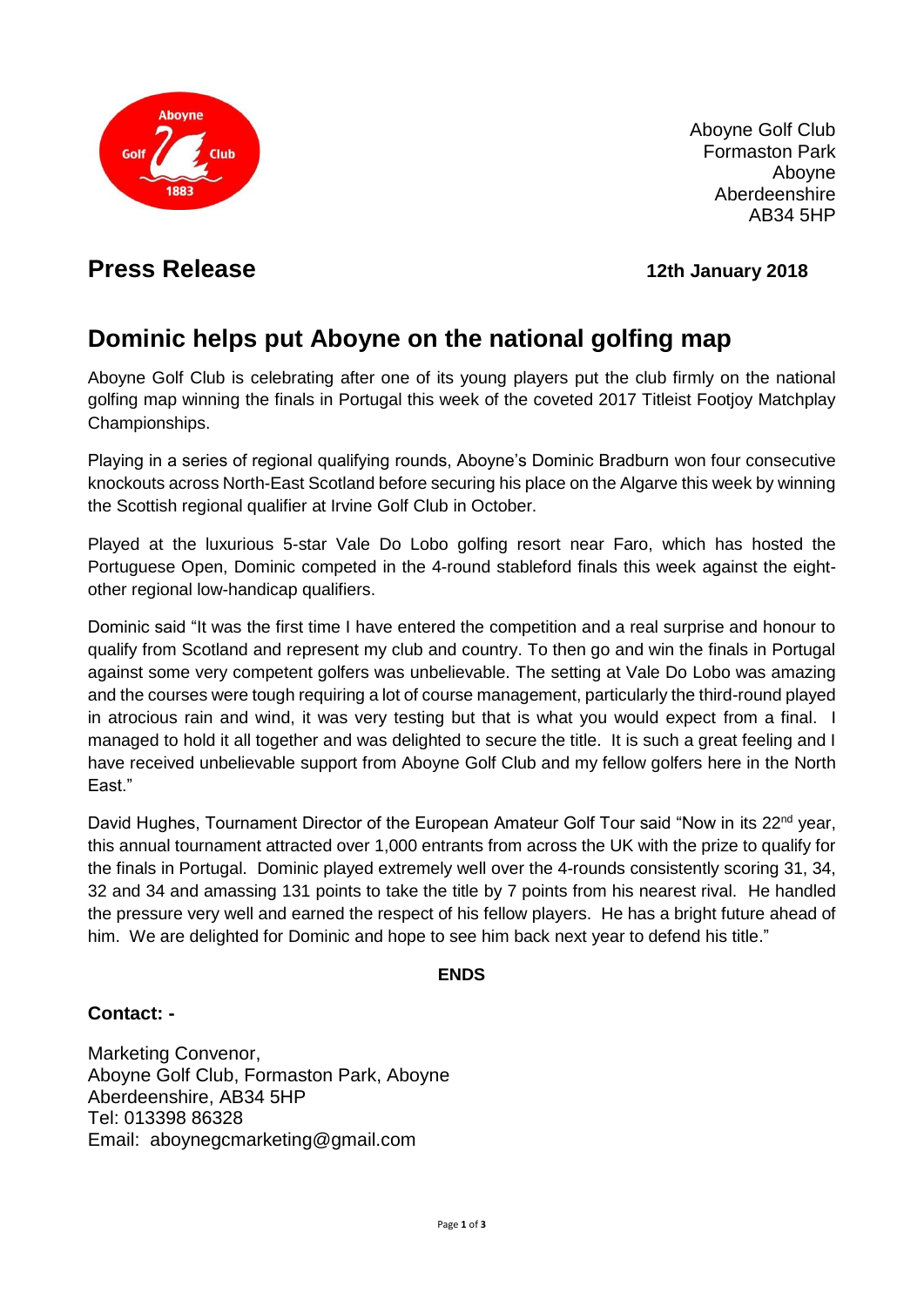## **Notes to Editors**

Tournament Director David Hughes presents Dominic Bradburn with his silver salver trophy



#### **Aboyne Golf Club**

Aboyne Golf Club, an Archie Simpson and Martin Hawtree inspired course, is the oldest on Royal Deeside, Scotland. The course sits on the eastern edge of the historic Cairngorms National Park and is truly a captivating setting for golfers offering a memorable challenge.

With a growing reputation, Aboyne has hosted on behalf of governing body 'Scottish Golf' a variety of national and regional competitions. We are honoured to be chosen by the R&A to host the LGU 'Coronation Foursomes' Finals in August 2018. Proud host of 2016 Scottish Women's County Finals. Host of Scottish Golf Junior Open Regional Qualifier 2017.

Aboyne has won many plaudits as one of the best manicured, varied and challenging inland courses in Scotland always maintained in pristine condition. The ultimate course of two halves, parkland and heathland, which challenges golfers of all abilities particularly the back nine featuring unique topography.

Surrounded by heather capped mountains and sprawling pine forests, Aboyne is a captivating setting renowned as one of the most beautiful golfing venues in Scotland. Located under an hour from Aberdeen International Airport, we are only 70 miles from St Andrews.